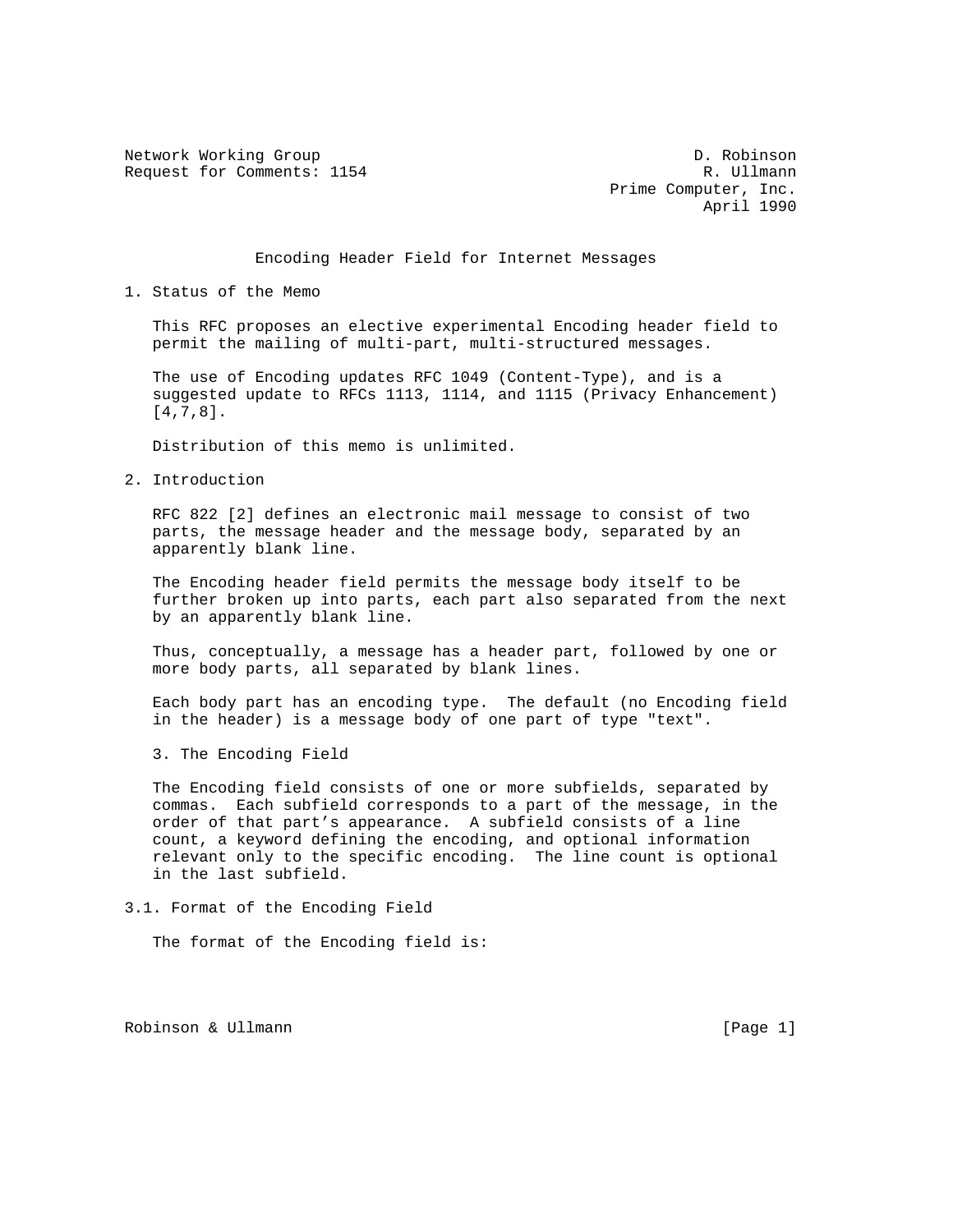[<count> <keyword> [<options>], ]\* [<count>] <keyword> [<options>]

where:

 <count> := a decimal integer <keyword> := a single alphanumeric token starting with an alpha <options> := keyword-dependent options

### 3.2. <count>

 The line count is a decimal number specifying the number of text lines in the part. Parts are separated by a blank line, which is not included in the count of either the proceeding or following part. Because a count always begins with a digit and a keywords always begins with an letter, it is always possible to determine if the count is present. (The count is first because it is the only information of interest when skipping over the part.)

The count is not required on the last or only part.

3.3. <keyword>

 The keyword defines the encoding type. The keyword is a common single word name for the encoding type. The keywords are not case sensitive.

 The list of standard keywords is intended to be the same as the list used for the Content-Type: header described in [6]. This RFC proposes additions to the list. Implementations can then treat "Content-Type" as an alias of "Encoding", which will always have only one body part.

3.4. <options>

 The optional information is used to specify additional keyword specific information needed for interpreting the contents of the encoded part. It is any sequence of tokens not containing a comma.

3.5. Encoding Version Numbers

 In general, version numbers for encodings, when not actually available within the contents of the encoded information, will be handled as options.

3.6. Comments

 Comments enclosed in parentheses may, of course, be inserted anywhere in the Encoding field. Mail reading systems may pass the comments to

Robinson & Ullmann **contracts** and the contracts of the contracts of  $[Page 2]$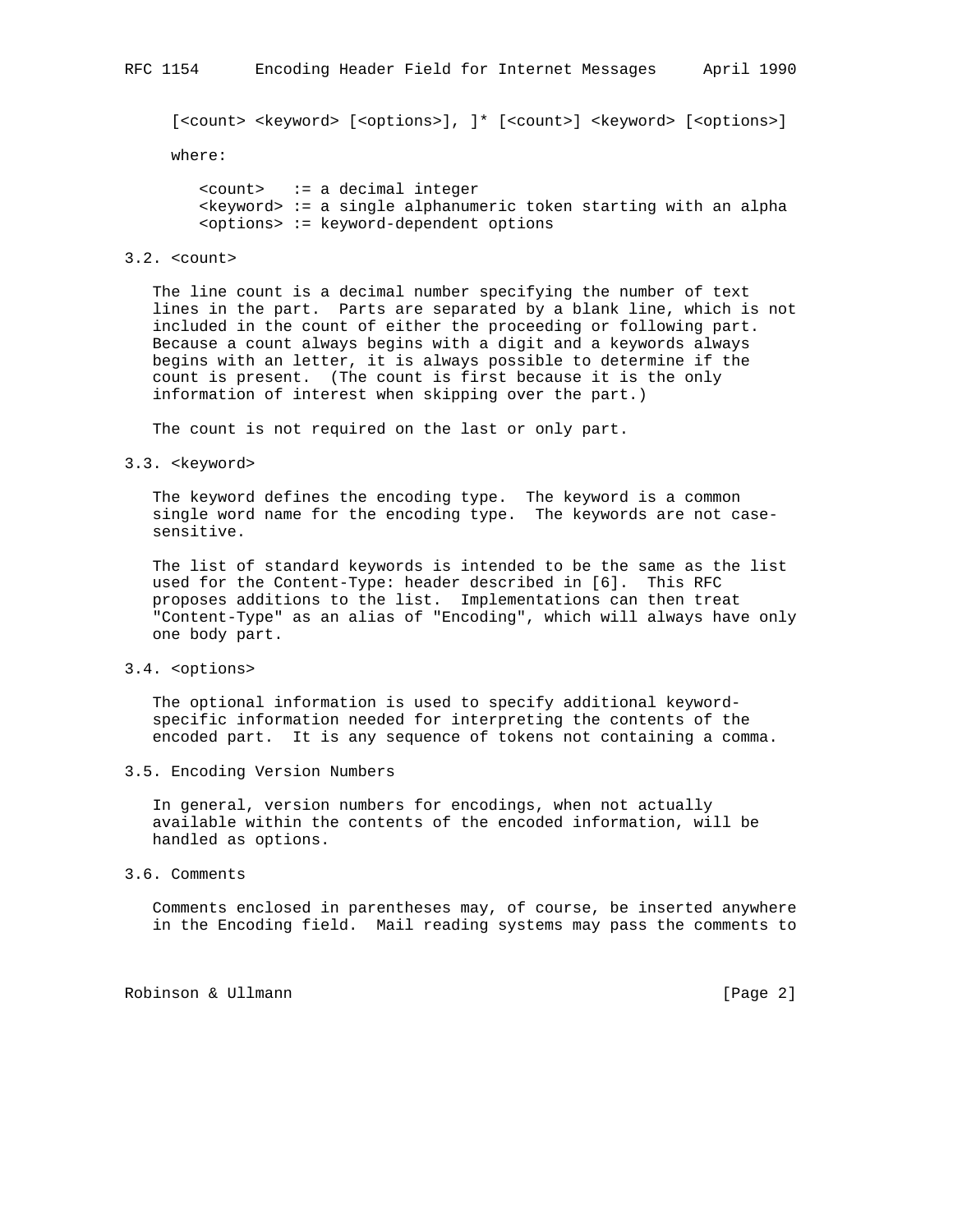their clients. Comments must not be used by mail reading systems for content interpretation; that is the function of options.

4. Encodings

This section describes some of the defined encodings used.

 As with the other keyword-defined parts of the header format standard, extensions in the form of new keywords are expected and welcomed. Several basic principles should be followed in adding encodings:

 - The keyword should be the most common single word name for the encoding, including acronyms if appropriate. The intent is that different implementors will be likely to choose the same name for the same encoding.

 - Keywords not be too general: "binary" would have been a bad choice for the "hex" encoding.

 - The encoding should be as free from unnecessary idiosyncracies as possible, except when conforming to an existing standard, in which case there is nothing that can be done.

 - The encoding should, if possible, use only the 7 bit ASCII printing characters if it is a complete transformation of a source document (e.g., "hex" or "uuencode"). If it is essentially a text format, the full range may be used. If there is an external standard, the character set may already be defined.

 Keywords beginning with "X-" are permanently reserved to implementation-specific use. No standard registered encoding keyword will ever begin with "X-".

# 4.1. Text

 This indicates that the message is in no particular encoded format, but is to be presented to the user as is.

 The full range of the ASCII character set is used. The message is expected to consist of lines of reasonable length (less than 1000 characters).

 On some transport services, only the 7 bit subset of ASCII can be used. Where full 8 bit transparency is available, the text is assumed to be ISO 8859-1 [3] (ASCII-8).

Robinson & Ullmann **contracts** and the contracts of the contracts of the contracts of  $[Page 3]$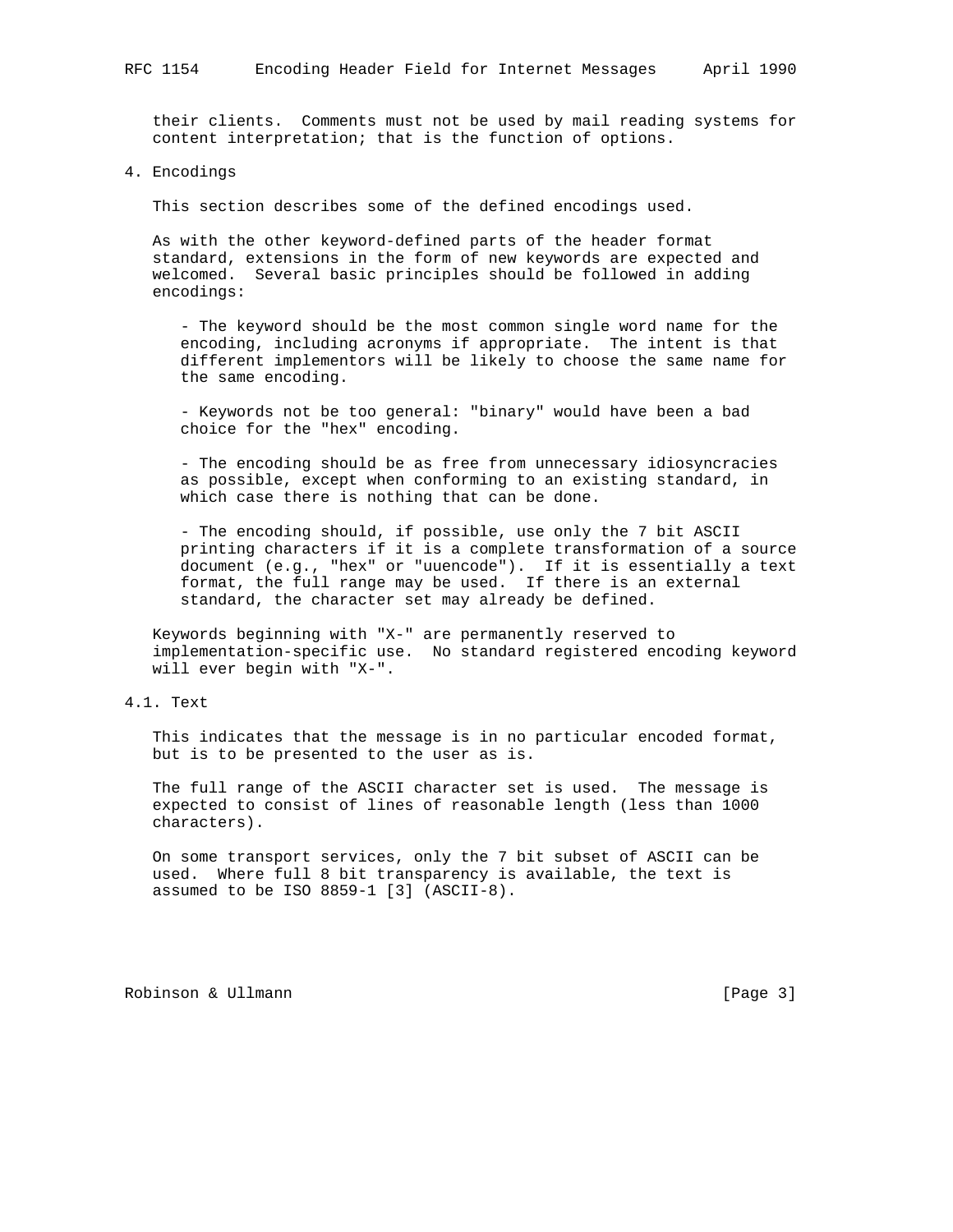### 4.2. Message

 This encoding indicates that the body part is itself in the format of an Internet message, with its own header part and body part(s). A "message" body part's message header may be a full internet message header or it may consist only of an Encoding field.

 Using the message encoding on returned mail makes it practical for a mail reading system to implement a reliable resending function, if the mailer generates it when returning contents. It is also useful in a "copy append" MUA operation.

 Message encoding is also used when mapping to X.400 to handle recursively included X.400 P2 messages.

4.3. Hex

 The encoding indicates that the body part contains binary data, encoded as 2 hexadecimal digits per byte, highest significant nibble first.

 Lines consist of an even number of hexadecimal digits. Blank lines are not permitted. The decode process must accept lines with between 2 and 1000 characters, inclusive.

## 4.4. EVFU

 EVFU (Electronic Vertical Format Unit) specifies that each line begins with a one-character "channel selector". The original purpose was to select a channel on a paper tape loop controlling the printer.

 This encoding is sometimes called "FORTRAN" format. It is the default output format of FORTRAN programs on a number of computer systems.

The legal characters are '0' to '9', '+', '-', and space. These correspond to the 12 rows (and absence of a punch) on a printer control tape (used when the control unit was electromechanical).

The channels that have generally agreed definitions are:

|  | advances to the first print line on the next page |  |  |  |  |  |  |  |  |  |
|--|---------------------------------------------------|--|--|--|--|--|--|--|--|--|
|--|---------------------------------------------------|--|--|--|--|--|--|--|--|--|

- 0 skip a line, i.e., double-space
- + over-print the preceeding line

- skip 2 lines, i.e., triple-space

Robinson & Ullmann and the contract of the contract of the contract of the contract of the contract of the contract of the contract of the contract of the contract of the contract of the contract of the contract of the con

 <sup>(</sup>space) print on the next line, single-space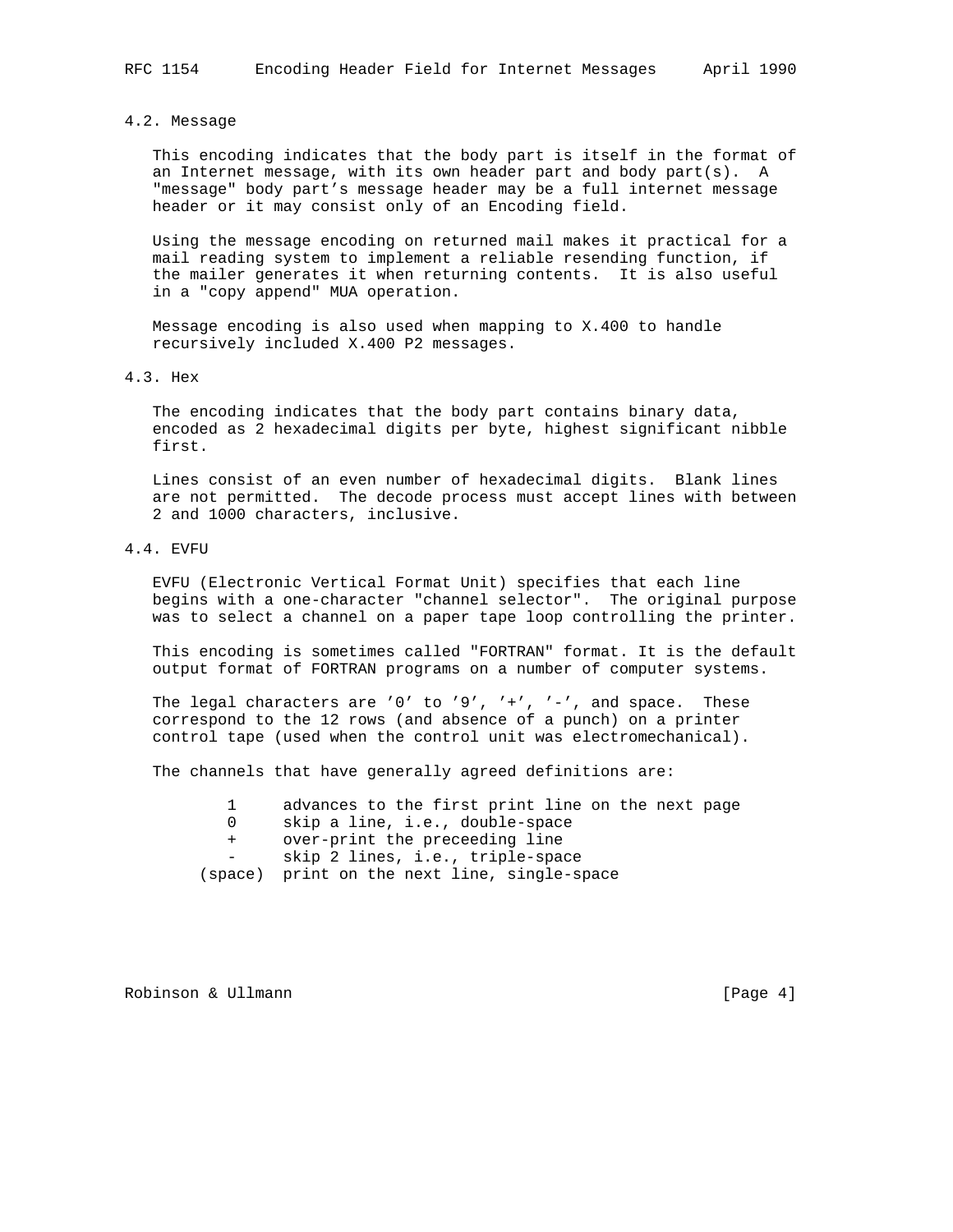4.5. EDI

 The EDI (Electronic Document Interchange) keyword indicates that the message or part is a business document, formatted according to ANSI X12 or related standards.

 The first word after the EDI keyword indicates the particular interchange standard.

 A message containing a note and 2 X12 purchase orders might have an encoding of:

Encoding: 17 TEXT, 146 EDI X12, 69 EDI X12

4.6. X.400

 The Encoding header field provides a mechanism for mapping multi-part messages between CCITT X.400 [1] and RFC 822.

 The X.400 keyword specifies a section that is converted from an X.400 body part type not known to the gateway, or not corresponding to a useful internet encoding.

 If the message transits another gate, or if the receiving user has the appropriate software, it can be decoded and used.

 The X.400 keyword is followed by a second token indicating the method used. The simplest form is "X.400 HEX", with the complete X.409 encoding of the body part in hexadecimal. More compact is "X.400 3/4", using the 3-byte to 4-character encoding as specified in RFC 1113, section 4.3.2.4.

4.7. uuencode

 The uuencode keyword specifies a section consisting of the output of the uuencode program supplied as part of uucp.

4.8. encrypted

 The encrypted keyword indicates that the section is encrypted with the methods in RFC 1115 [8]. This replaces the possible use of RFC 934 [5] encapsulation.

#### References

 [1] International Telegraph and Telephone Consultative Committee, "Data Communication Networks: Message Handling Systems", In CCITT Recommendations X.400 to X.430, VIIIth Plenary Assembly, Malaga-

Robinson & Ullmann [Page 5]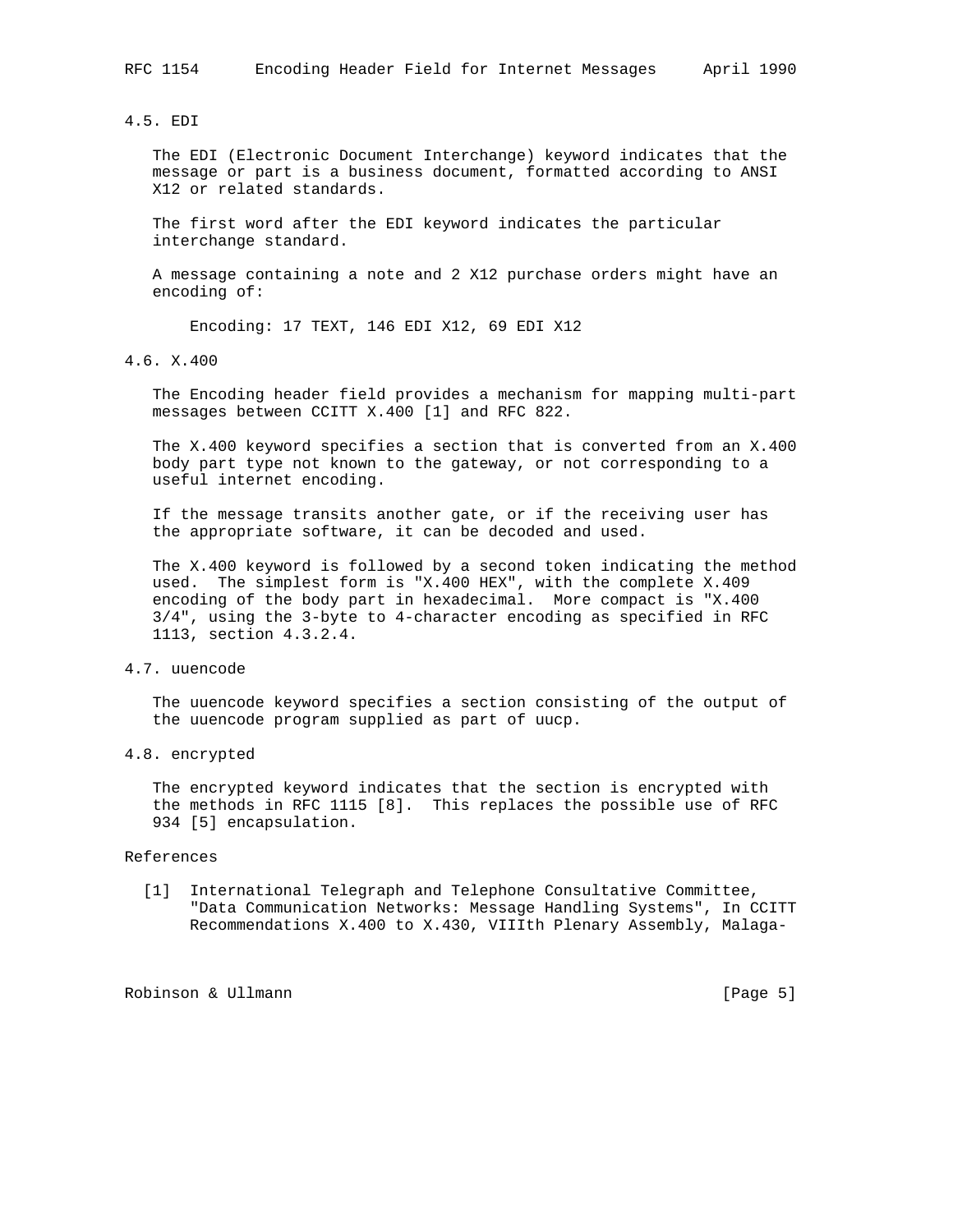Torremolinos, 1984, Fascicle VIII.7 ("Red Book").

- [2] Crocker, D., "Standard for the Format of ARPA Internet Text Messages", RFC 822, University of Delaware, August 1982.
- [3] International Organization for Standardization, "Information processing - 8-bit single-byte coded graphic character sets - Part 1: Latin alphabet No. 1", ISO 8859-1, ISO, 1987.
- [4] Linn, J., "Privacy Enhancement for Internet Electronic Mail: Part I -- Message Encipherment and Authentication Procedures", RFC 1113, IAB Privacy Task Force, August 1989.
- [5] Rose, M., and E. Stefferud, "Proposed Standard for Message Encapsulation", RFC 943, University of Delaware and NMA, January 1985.
- [6] Sirbu, M., "Content-type Header Field for Internet Messages", RFC 1049, CMU, March 1988.
- [7] Kent, S., and J. Linn, "Privacy Enhancement for Internet Electronic Mail: Part II -- Certificate-Based Key Management", RFC 1114, IAB Privacy Task Force, August 1989.
- [8] Linn, J., "Privacy Enhancement for Internet Electronic Mail: Part III -- Algorithms, Modes, and Identifiers", RFC 1115, IAB Privacy Task Force, August 1989.

Security Considerations

Security issues are not addressed in this memo.

Authors' Addresses

 David Robinson 10-30 Prime Computer, Inc. 500 Old Connecticut Path Framingham, MA 01701

Phone: +1 508 879 2960 x1774

Email: DRB@Relay.Prime.COM

 Robert Ullmann 10-30 Prime Computer, Inc. 500 Old Connecticut Path Framingham, MA 01701

Robinson & Ullmann **contracts** and the contracts of the contracts of  $[Page 6]$